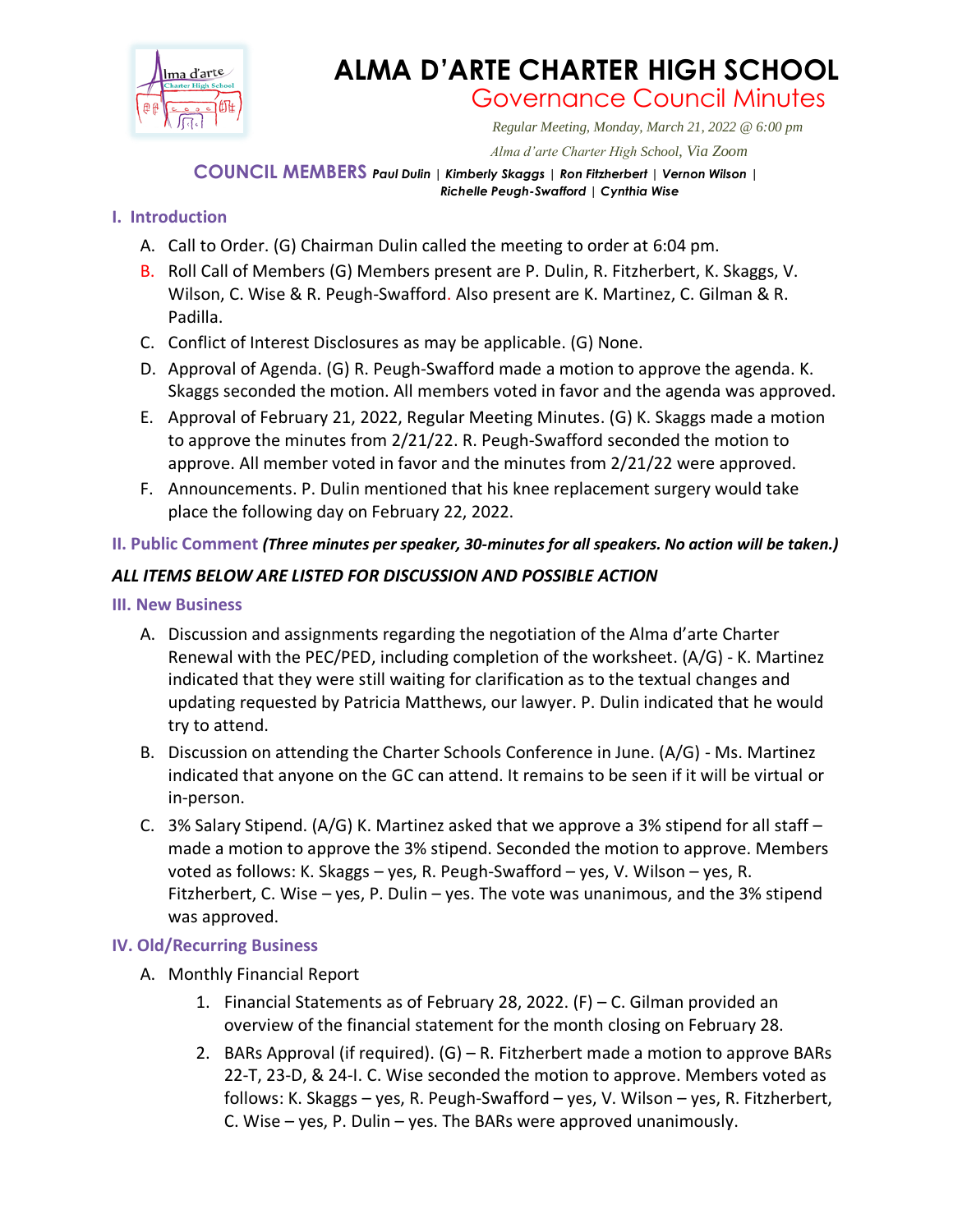- 3. Payroll and Accounts Payable Acceptance and Approval. (G) R. Fitzherbert made a motion to approve the payroll and accounts payable for February 2022. C. Wise seconded the motion. Members voted as follows: K. Skaggs – yes, R. Peugh-Swafford – yes, V. Wilson – yes, R. Fitzherbert, C. Wise – yes, P. Dulin – yes. The vote was unanimous and the payroll and accounts payable were approved.
- B. Monthly Administrative Report
	- 1. Monthly Principal's Update Report.  $(A)$  K. Martinez presented her monthly Principal's report to the GC.
		- a. Happenings at the school, including dedication of the auditorium. Spring Showcase is May 4<sup>th</sup>, 2022, at 6pm in the Alma Theater. There will be performances, refreshments, and a juried student art show. The All-City Art Exhibition took place on April 1, 2022, at the Las Cruces Museum of Art & Science. Alma students presented their work and Student Matt Galey selfportrait piece was selected as this year's postcard/flyer image. Matt was also the "best in show" winner of the Art Exhibition. The Alma d'arte Junior/Senior Prom will be April 30<sup>th</sup>. Alma will also play host to the All-District Pride Prom sponsored by FYI+, La Vida Project & The House of Kahlo, on May 7th, 2022. The dedication of the Alma Theater to Irene Oliver-Lewis is still on the calendar for a to be determined date. Principal Martinez is still in contact with Ms. Oliver-Lewis and will continue to work out details for that event. SAT & ACT testing is happening at the school during the month of April.
		- b. Current enrollment by grade and next year new enrollments. Currently we are at 126 students. We had a good open house turn out, although smaller. Had some more interested in joining us next fall.
		- c. Attendance. n/a.
		- d. Academics, including reading and math as required by the PED. Ms. Martinez went over Beginning of year and Middle of Year scores for short cycle with board. Seeing steady growth overall in Reading and Math.
		- e. Steps to involve the business community, the press, etc. As we draw closer to our Spring Showcase, we will continue use of social media pages and website posting. We will also alert media for dates of upcoming events.
		- f. Parental involvement. n/a.
	- 2. Equity Council Update by Ray Padilla. (A/G) R. Padilla provided an update regarding working with two other charter schools to develop a plan of action going forward. P. Dulin mentioned that it is important to follow through with requirements included in the Yazzie-Martinez Decision and not wait for PED to provide input, which has been delayed various months. PED wants to contract the Kellogg Foundation to lead the effort.
- C. Executive Session with Principal Martinez At approximately 7:15pm the GC entered an executive session with Principal Martinez to discuss a school issue.
- D. Returning to in-person Governance Council meetings at Alma d'arte. (A/G) At approximately 7:25 the GC returned to regular session meeting.